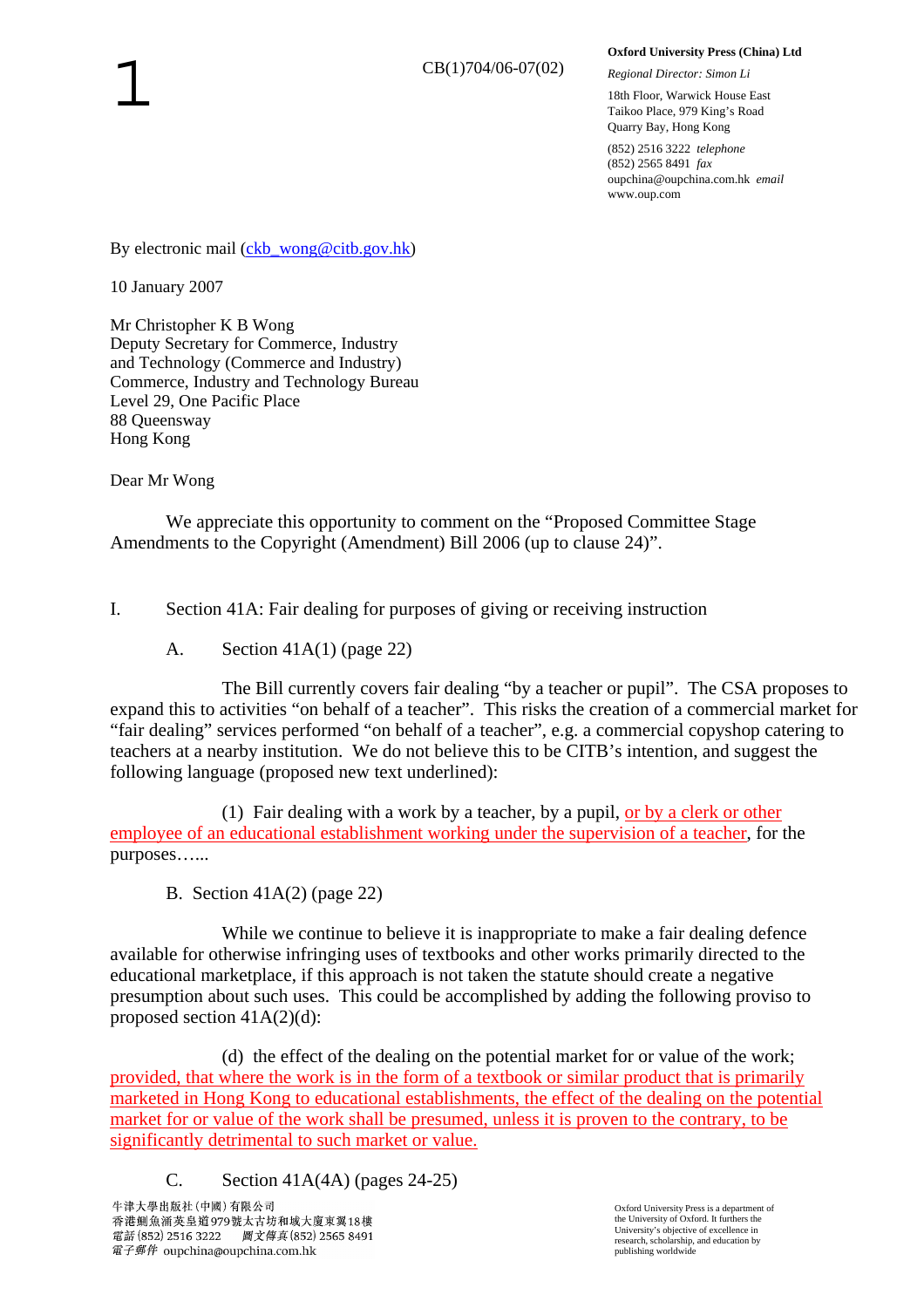Any networked dissemination of copyright works should require the use of access controls in order to qualify as fair dealing (as the January 4 revisions to the document make clear), and use controls should also be required for tertiary institutions, which can be expected to be in a position to employ them. The following redlined text implements these recommendations.

 (4A) Where any dealing with a work involves the making available of copies of the work through a wire or wireless network wholly or partly controlled by an educational establishment –

- (a) in the case of any educational establishment, if the educational establishment fails to –
	- (i) adopt technological measures to restrict access to the copies of the work through the network so that the copies of the work are made available only to persons who need to use the copies of the work for the purposes of giving or receiving instruction in the specified course of study in question or for the purposes of maintaining or managing the network; or
	- (ii) ensure that the copies of the work are not stored in the network for a period longer than is necessary for the purposes of giving or receiving instruction in the specified course of study in question or, in any event, for a period longer than the end of the academic year during which a copy of the work was first stored in the network

the dealing is not fair dealing under subsection (1); or

 (b) in the case of an educational establishment that is a tertiary institution, if the educational establishment fails to adopt technological measures to restrict the downloading, printing, forwarding, or other subsequent use of the work beyond those uses necessary for giving or receiving instruction in the specified course of study in question or for the purposes of maintaining or managing the network, the dealing is not fair dealing under subsection (1); and

(c) if none of the conditions stated in subparagraphs (a) or (b) applies,

 subsection (2) applies in determining whether the dealing is fair dealing under subsection (1).

D. Relationship of fair dealing to section 45 exception

We propose two options to ensure that the enactment of the educational fair dealing defence does not unnecessarily undermine existing section 45(2):

Redline to proposed section 41A(4B) (pages 25-26)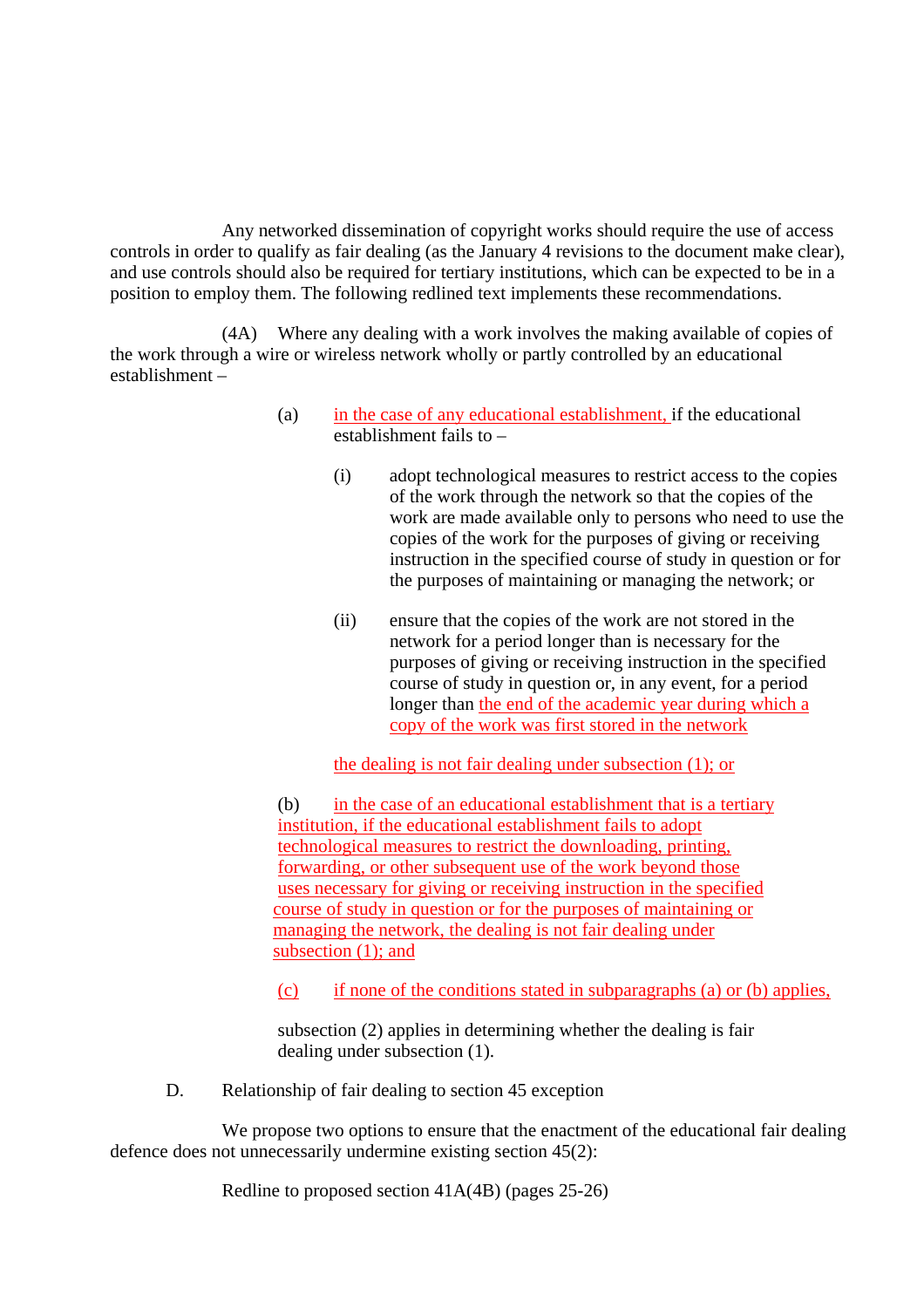## Option 1:

 (4B) Without affecting the generality of section 37(5), where any dealing with a work involves the making of reprographic copies, the fact that the making of the copies does not fall under section 45, for any reason other than the applicability of section  $45(2)$ , does not mean that it is not covered by this section, and subsection (2) applies in determining whether the dealing is fair dealing under subsection (1).

Option 2:

 (4B) Without affecting the generality of section 37(5), where any dealing with a work involves the making of reprographic copies, the fact that the making of the copies does not fall under section 45 does not mean that it is not covered by this section, and subsection (2) applies in determining whether the dealing is fair dealing under subsection (1), except that in a case to which section 45(2) applies, the effect of the dealing on the potential market for or value of the work shall be presumed, unless it is proven to the contrary, to be significantly detrimental to such market or value.

II. Section 54A: fair dealing for public administration (pages 28-29)

 The following amendments are proposed to carry out CITB's stated intent to avoid any adverse impact of the new defence on current or future licensing arrangements between publishers and governmental bodies:

 (2) In determining whether any dealing with a work is fair dealing under subsection (1), the court shall take into account all the circumstances of the case and, in particular –

> (a) the purpose and nature of the dealing, including whether the dealing is for a nonprofit-making purpose and whether the dealing is of a commercial nature;

 (b) the nature of the work, including whether the work is primarily marketed in Hong Kong to the Government, the Executive council, the Judiciary or to District Councils;

 (c) the amount and substantiality of the portion dealt with in relation to the work as a whole; and

 (d) the effect of the dealing on the potential market for or value of the work, including whether and to what extent licenses are available authorizing the dealing in question and the person making the dealing knew or ought to have been aware of that fact.

III. Section 119B (business end-user offence for copying or distributing copies of printed works)

A. Regular or frequent copying of multiple works (pages 44-45)

We understand that the goal of the changes to proposed section  $119B(1)(a)$  and (b) is to clarify, as CITB has stated, that the offence should apply to one who "does the relevant act,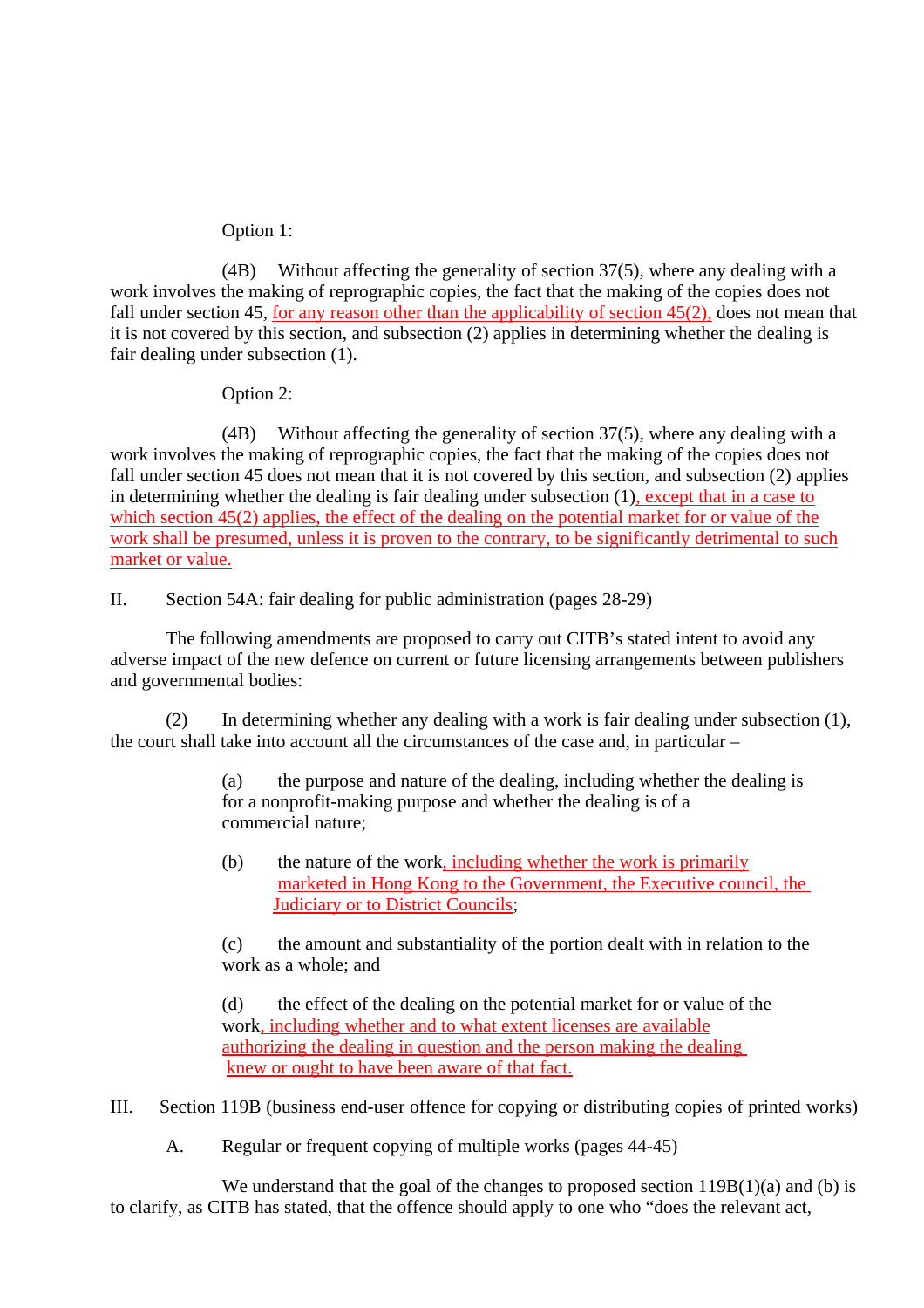*whether or not in relation to the same copyright work,* on a regular or frequent basis". [Cite] In order to make this intention clearer, we suggest that the phrase "a copyright work" in these two paragraphs be changed to read "any copyright work".

## B. Unrestricted network distribution (page 45)

 Proposed section 119B(5) continues to concern us because it seems to immunize from criminal liability the distribution via the Internet, for business purposes, of copyrighted material owned by us. We understand that there might be two justifications for this provisions: first, that the situation it covers will be addressed by future amendments to the Ordinance; and second, that this behavior may in some cases already be covered by existing or revised offences involving distributing infringing copies (e.g., proposed section  $118(1)(e)$  or (g)). We do not believe that either justification is sufficient to justify inclusion of this potentially misleading provision; first, because a dangerous gap will be left during the time that future amendments are proposed, considered, enacted, and brought into force; and second, because the scope of the section 118(1) offences is sufficiently uncertain that criminal liability under proposed section 119B ought to be available. We urge that proposed section 119B(5) be stricken.

## C. Defence of inability to obtain license, etc. (pages 49-50)

 We continue to believe that criminal liability for business uses of copyrighted materials owned by its members should not be forfeited simply because a court later determines that the copyright owner failed to respond to a licensing request in a "timely" fashion, or because the licensing terms it offered to a user are later deemed not to be "commercially reasonable". However, if these defences are to be recognized, along with the proposed new defence that the copyright owner could not be identified or located, they should be based on proof of what occurred prior to the time of the infringement, not based on evidence that is manufactured afterwards. Furthermore, since the acts constituting an offence could involve several different copyright works, the defence should not be operative when it applies only to a few such works and the defendant "regularly or frequently" infringed other works in the manner denounced by the statute. Accordingly, we suggest that the chapeau to proposed section 119B(9) be changed to read, " It is a defence for the person charged with an offence under subsection (1) to prove that, prior to commencement of the activities giving rise to the offence with respect to a particular copyright work", and that the following language be added at the end of this subsection: "but only to the extent that, considered without regard to that particular copyright work, his acts described in subsection  $(1)(a)$  or  $(1)(b)$  with respect to all other copyright works in question are neither regular nor frequent".

Thank you for considering our views.

Respectfully submitted

 Simon Li Regional Director, OUP China

(no signature via electronic transmission)

cc : Hon Sin Chung-kai (cksin@sinchungkai.org.hk) Chairman, Bills Committee